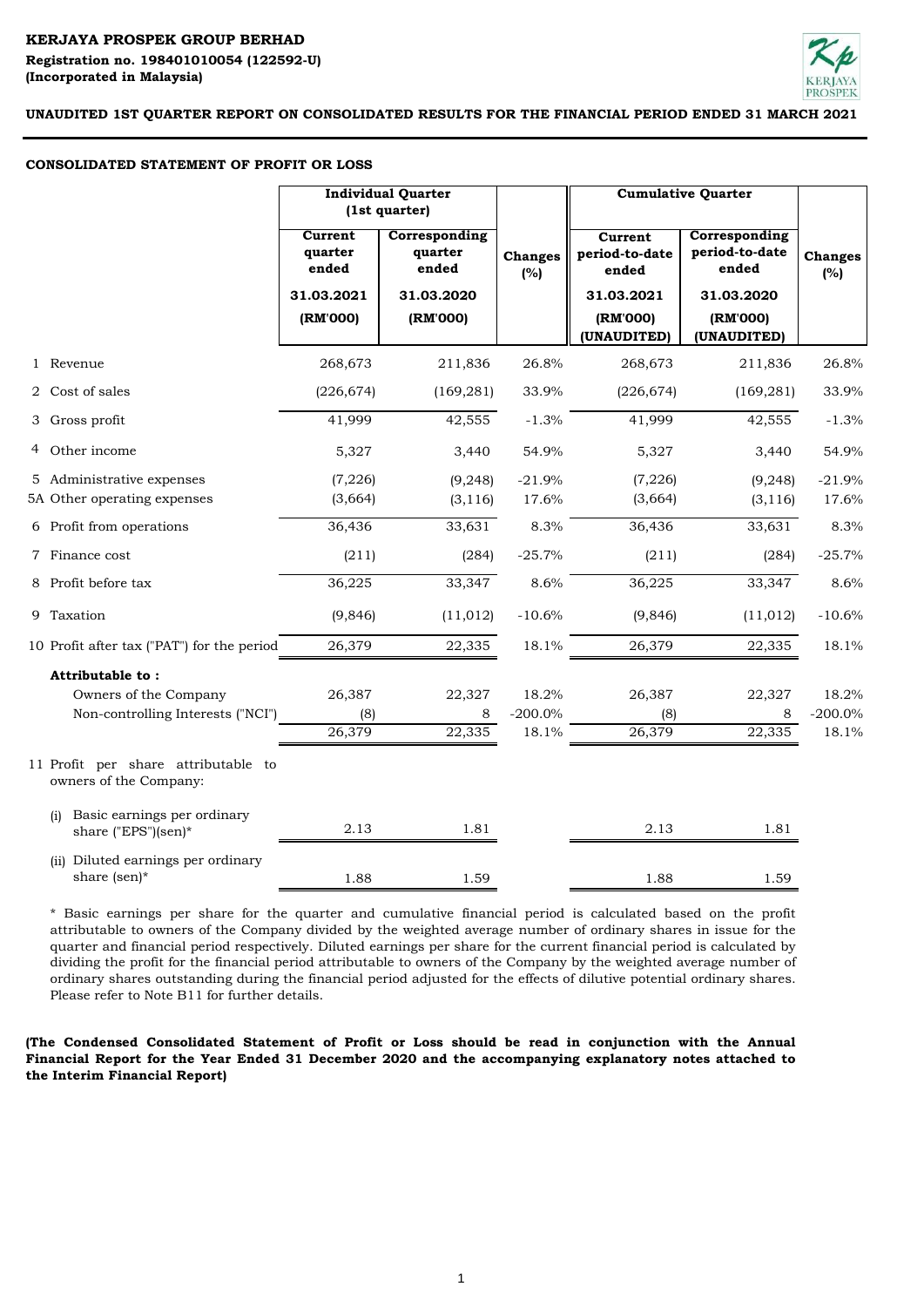**(Incorporated in Malaysia) Registration no. 198401010054 (122592-U)** 



**UNAUDITED 1ST QUARTER REPORT ON CONSOLIDATED RESULTS FOR THE FINANCIAL PERIOD ENDED 31 MARCH 2021**

|                                                                                       |                             | <b>Individual Quarter</b>         | <b>Cumulative Quarter</b>          |                                          |  |  |
|---------------------------------------------------------------------------------------|-----------------------------|-----------------------------------|------------------------------------|------------------------------------------|--|--|
|                                                                                       | Current<br>quarter<br>ended | Corresponding<br>quarter<br>ended | Current<br>period-to-date<br>ended | Corresponding<br>period-to-date<br>ended |  |  |
|                                                                                       | 31.03.2021                  | 31.03.2020                        | 31.03.2021                         | 31.03.2020                               |  |  |
|                                                                                       | (RM'000)                    | (RM'000)                          | (RM'000)                           | (RM'000)                                 |  |  |
|                                                                                       |                             |                                   | (UNAUDITED)                        | (UNAUDITED)                              |  |  |
| 1 PAT for the period                                                                  | 26,379                      | 22,335                            | 26,379                             | 22,335                                   |  |  |
| 2 Other Comprehensive Income/(Expense):<br>- Foreign currency translation differences | 227                         | (41)                              | 227                                | (41)                                     |  |  |
| 3 Total comprehensive income for the period                                           | 26,606                      | 22,294                            | 26,606                             | 22,294                                   |  |  |
| Attributable to:                                                                      |                             |                                   |                                    |                                          |  |  |
| Owners of the Company                                                                 | 26,614                      | 22,286                            | 26,614                             | 22,286                                   |  |  |
| Non-controlling Interests ("NCI")                                                     | (8)                         | 8                                 | (8)                                | 8                                        |  |  |
|                                                                                       | 26,606                      | 22,294                            | 26,606                             | 22,294                                   |  |  |

## **CONSOLIDATED STATEMENT OF PROFIT OR LOSS AND OTHER COMPREHENSIVE INCOME**

**(The Condensed Consolidated Statement of Profit or Loss and Other Comprehensive Income should be read in conjunction with the Annual Financial Report for the Year Ended 31 December 2020 and the accompanying explanatory notes attached to the Interim Financial Report)**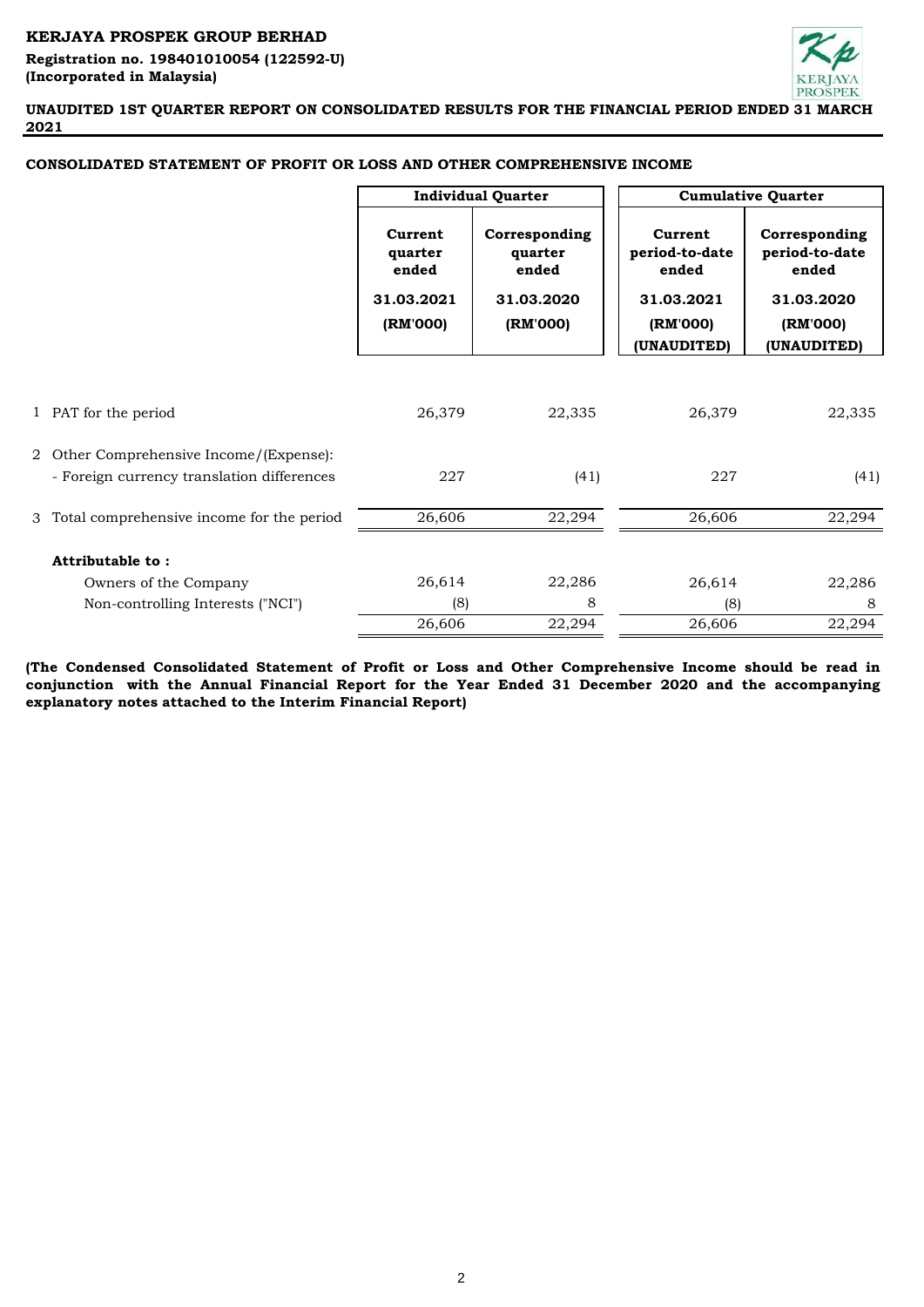**Registration no. 198401010054 (122592-U) (Incorporated in Malaysia)** 



# **UNAUDITED 1ST QUARTER REPORT ON CONSOLIDATED RESULTS FOR THE FINANCIAL PERIOD ENDED 31 MARCH 2021**

 $\mathbf{r}$ 

# **CONSOLIDATED STATEMENT OF FINANCIAL POSITION**

|                                                      | As at<br>31.03.2021<br>(RM'000)<br>(UNAUDITED) | As at<br>31.12.2020<br>(RM'000)<br>(AUDITED) |
|------------------------------------------------------|------------------------------------------------|----------------------------------------------|
| <b>ASSETS</b>                                        |                                                |                                              |
| <b>Non-Current Assets</b>                            |                                                |                                              |
| Property, Plant and Equipment                        | 117,718                                        | 122,736                                      |
| Right-of-use Assets                                  | 918                                            | 1,026                                        |
| <b>Investment Properties</b>                         | 1,683                                          | 1,689                                        |
| Other Investments                                    | 2,363                                          | 13,727                                       |
| Intangible Assets                                    | 356,162                                        | 356,169                                      |
| Trade and Other Receivables                          | 215,044                                        | 200,492                                      |
|                                                      | 693,888                                        | 695,839                                      |
| <b>Current Assets</b>                                |                                                |                                              |
| Inventories                                          | 176,071                                        | 167,195                                      |
| Trade and Other Receivables                          | 353,763                                        | 349,630                                      |
| <b>Contract Assets</b>                               | 18,989                                         | 9,364                                        |
| <b>Tax Recoverables</b>                              | 191                                            | 554                                          |
| Cash and Bank Balances                               | 291,792                                        | 266,731                                      |
|                                                      | 840,806                                        | 793,474                                      |
| <b>TOTAL ASSETS</b>                                  | 1,534,694                                      | 1,489,313                                    |
| <b>EQUITY AND LIABILITIES</b>                        |                                                |                                              |
| Equity Attributable to Equity Holders of the Company |                                                |                                              |

| Share Capital                    | 642,658   | 642,658   |
|----------------------------------|-----------|-----------|
| <b>Treasury Shares</b>           | (5,031)   | (4,996)   |
| Reserves                         | 894       | 667       |
| Retained Profit                  | 498,257   | 471,870   |
|                                  | 1,136,778 | 1,110,199 |
| <b>Non-controlling Interests</b> | 592       | 111       |
| <b>Total Equity</b>              | 1,137,370 | 1,110,310 |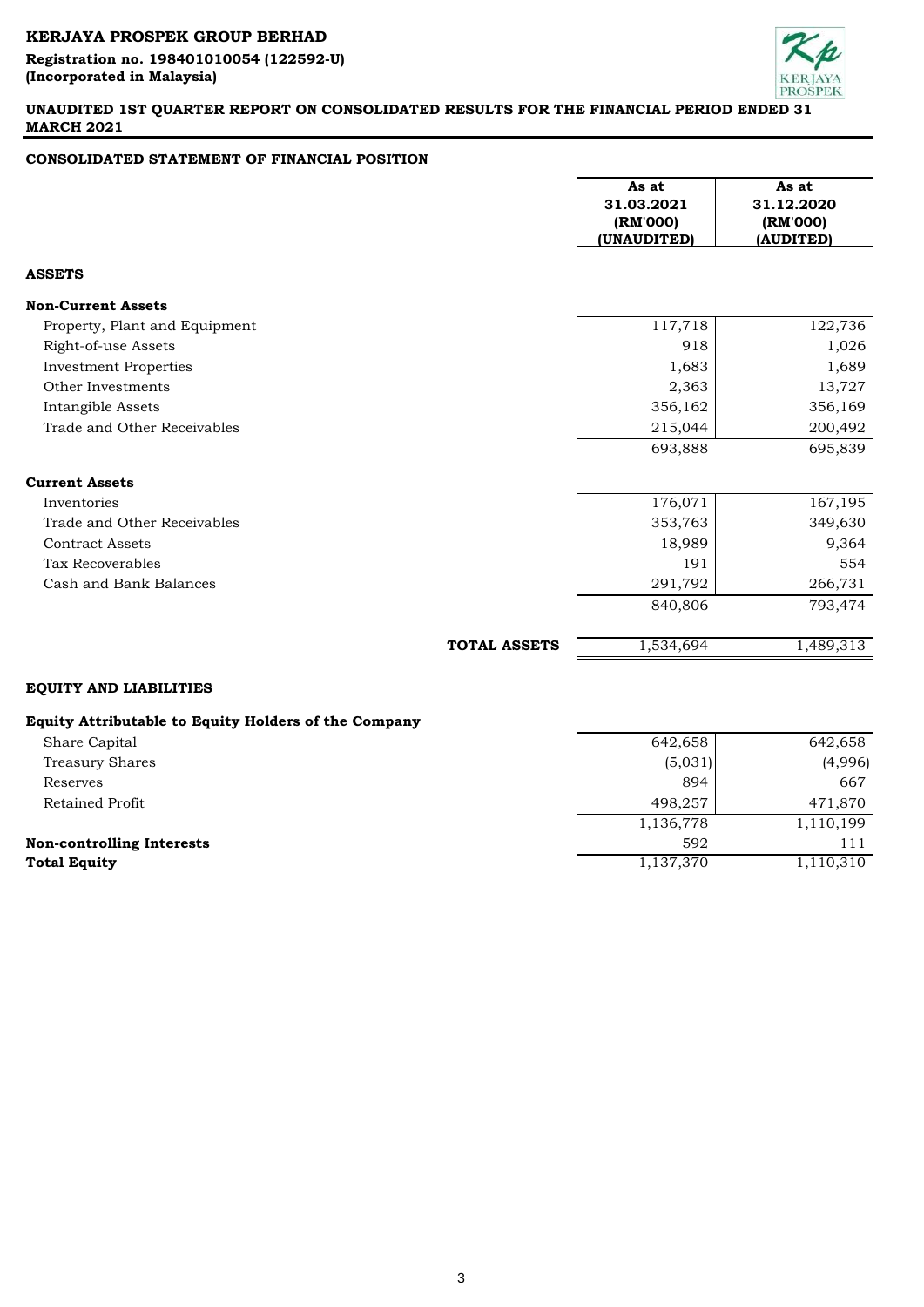**Registration no. 198401010054 (122592-U) (Incorporated in Malaysia)** 



# **UNAUDITED 1ST QUARTER REPORT ON CONSOLIDATED RESULTS FOR THE FINANCIAL PERIOD ENDED 31 MARCH 2021**

## **CONSOLIDATED STATEMENT OF FINANCIAL POSITION (CONT'D)**

|                                                                 | As at<br>31.03.2021<br>(RM'000)<br>(UNAUDITED) | As at<br>31.12.2020<br>(RM'000)<br>(AUDITED) |
|-----------------------------------------------------------------|------------------------------------------------|----------------------------------------------|
| <b>Non-Current Liabilities</b>                                  |                                                |                                              |
| Deferred Tax Liabilities                                        | 8,089                                          | 8,414                                        |
| Trade and Other Payables                                        | 128,855                                        | 124,540                                      |
| Lease Liabilities                                               | 801                                            | 993                                          |
|                                                                 | 137,745                                        | 133,947                                      |
| <b>Current Liabilities</b>                                      |                                                |                                              |
| Trade and Other Payables                                        | 102,732                                        | 121,346                                      |
| <b>Contract Liabilities</b>                                     | 27,512                                         | 39,403                                       |
| Lease liabilities                                               | 30                                             | 30                                           |
| Income Tax Payable                                              | 5,519                                          | 3,665                                        |
| Short Term Borrowing                                            | 123,786                                        | 80,612                                       |
|                                                                 | 259,579                                        | 245,056                                      |
| <b>Total Liabilities</b>                                        | 397,324                                        | 379,003                                      |
| TOTAL EQUITY AND LIABILITIES                                    | 1,534,694                                      | 1,489,313                                    |
| Net assets per share attributable to owners of the Company (RM) | 0.92                                           | 0.90                                         |
| No. of ordinary shares (in thousand)                            | 1,237,372                                      | 1,237,402                                    |

**(The Condensed Consolidated Statement of Financial Position should be read in conjunction with the Annual** Financial Report for the Year Ended 31 December 2020 and the accompanying explanatory notes attached to the **Interim Financial Statements)**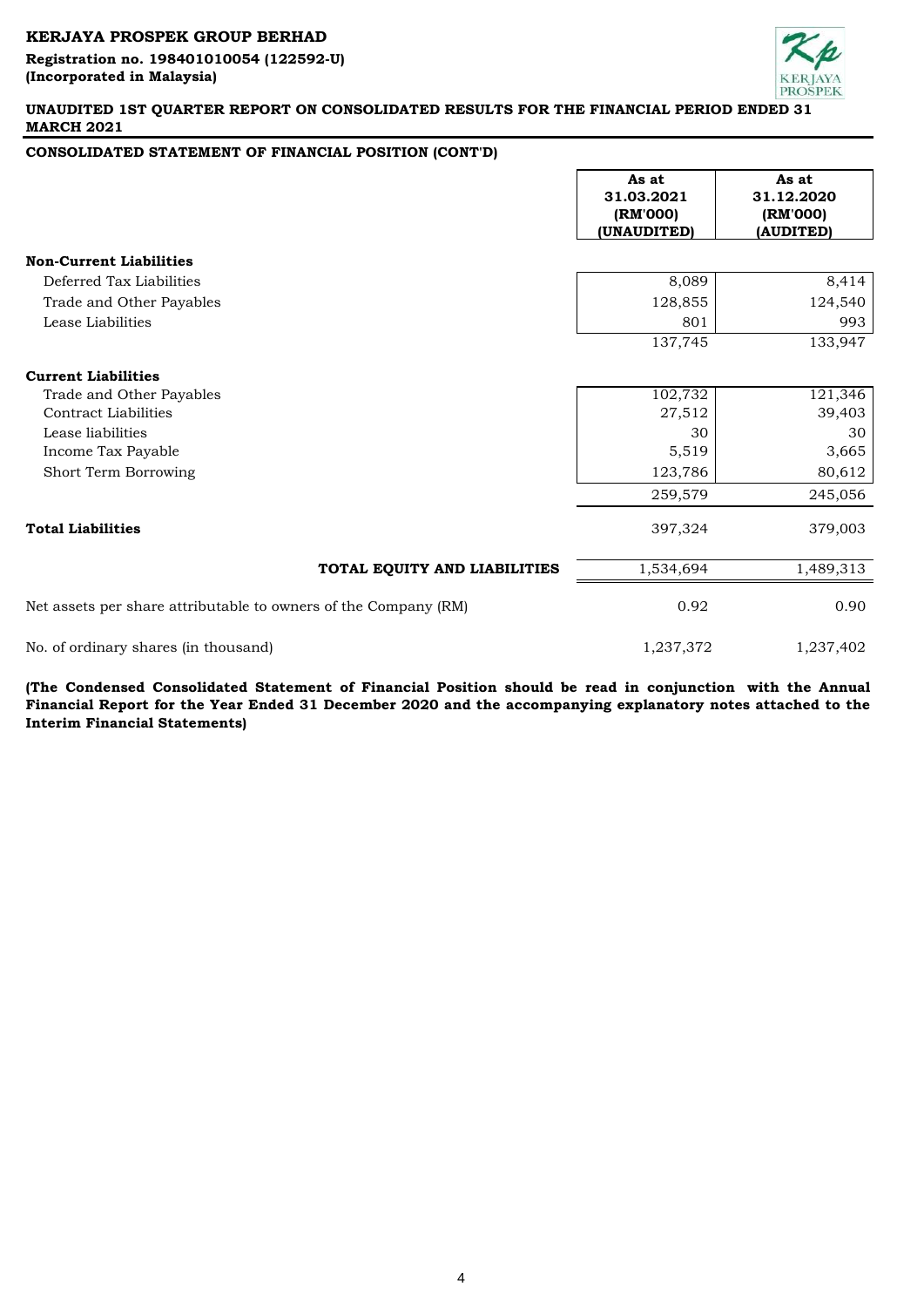**Registration no. 198401010054 (122592-U) (Incorporated in Malaysia)** 



**UNAUDITED 1ST QUARTER REPORT ON CONSOLIDATED RESULTS FOR THE FINANCIAL PERIOD ENDED 31 MARCH 2021**

### **CONSOLIDATED STATEMENT OF CHANGES IN EQUITY**

|                                                        | Attributable to Equity Holders of the Company |                                           |                                                   |                                             |                                                                |                                      |
|--------------------------------------------------------|-----------------------------------------------|-------------------------------------------|---------------------------------------------------|---------------------------------------------|----------------------------------------------------------------|--------------------------------------|
|                                                        |                                               |                                           |                                                   | <b>Distributable</b>                        |                                                                |                                      |
|                                                        | <b>Share</b><br>Capital<br><b>RM'000</b>      | Other<br><b>Reserves</b><br><b>RM'000</b> | <b>Treasury</b><br><b>Shares</b><br><b>RM'000</b> | Retained<br><b>Profits</b><br><b>RM'000</b> | <b>Non</b><br>Controlling<br><b>Interests</b><br><b>RM'000</b> | <b>Total Equity</b><br><b>RM'000</b> |
| 3 MONTHS PERIOD ENDED 31 MARCH<br>2021                 |                                               |                                           |                                                   |                                             |                                                                |                                      |
| Balance as at 1 January 2021                           | 642,658                                       | 667                                       | (4,996)                                           | 471,870                                     | 111                                                            | 1,110,310                            |
| Total Comprehensive Income/(Expense)<br>for the period |                                               | 227                                       |                                                   | 26,387                                      | (8)                                                            | 26,606                               |
| Accretion of interest in a subsidiary                  |                                               |                                           |                                                   |                                             | 489                                                            | 489                                  |
| Shares repurchased                                     |                                               |                                           | (35)                                              |                                             |                                                                | (35)                                 |
| Balance as at 31 March 2021                            | 642,658                                       | 894                                       | (5,031)                                           | 498,257                                     | 592                                                            | 1,137,370                            |
| 3 MONTHS PERIOD ENDED 31 MARCH<br>2020                 |                                               |                                           |                                                   |                                             |                                                                |                                      |
| Balance as at 1 January 2020                           | 642,658                                       | 686                                       | (10, 893)                                         | 438,502                                     | 2,081                                                          | 1,073,034                            |
| Total Comprehensive Income/(Expense)<br>for the period |                                               | (41)                                      |                                                   | 22,327                                      | 8                                                              | 22,294                               |
| Shares repurchased                                     |                                               |                                           | (4,638)                                           |                                             |                                                                | (4,638)                              |
| Balance as at 31 March 2020                            | 642,658                                       | 645                                       | (15, 531)                                         | 460,829                                     | 2,089                                                          | 1,090,690                            |

**(The Condensed Consolidated Statement of Changes in Equity should be read in conjunction with the Annual** Financial Report for the Year Ended 31 December 2020 and the accompanying explanatory notes attached to the **Interim Financial Statements)**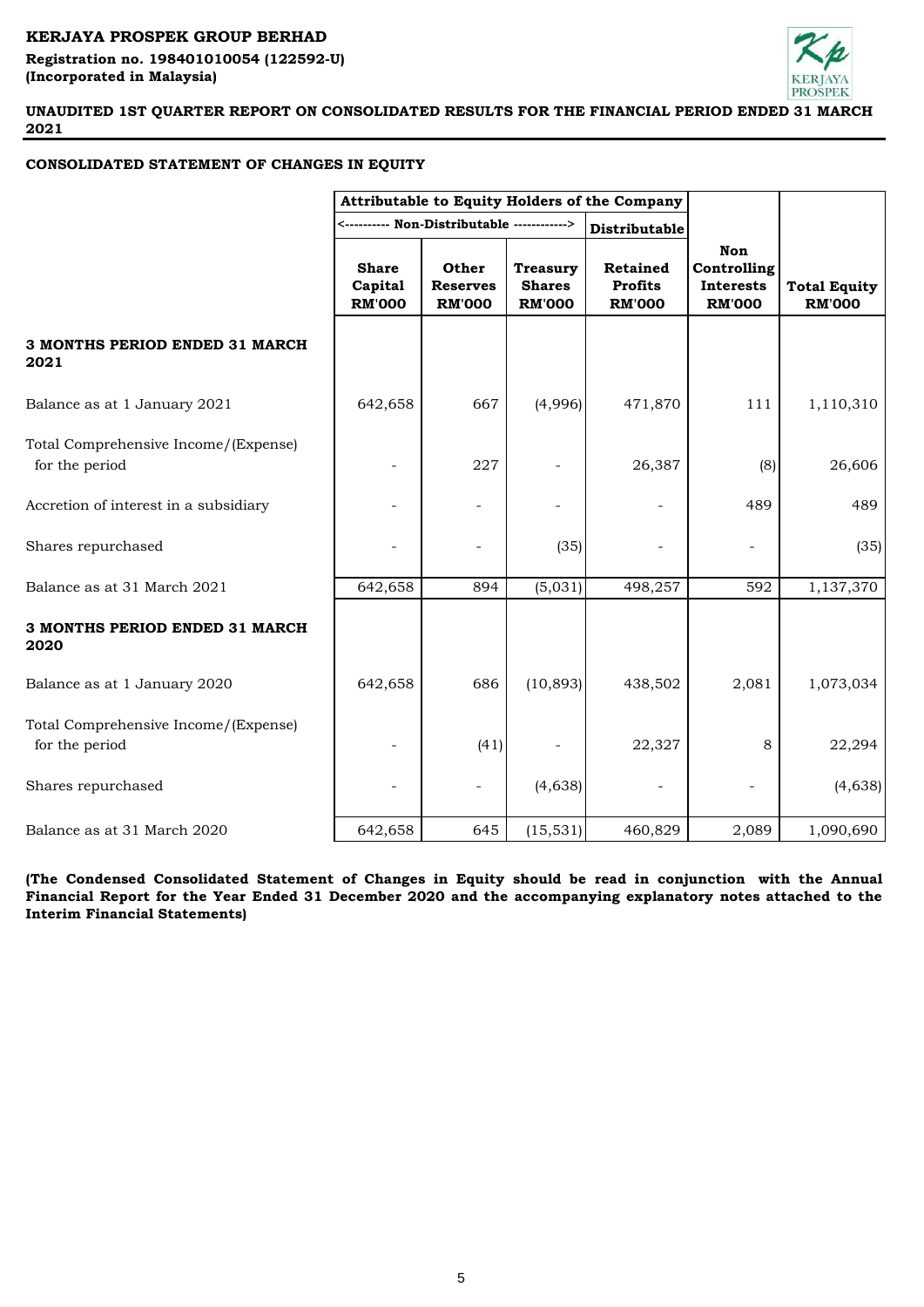**Registration no. 198401010054 (122592-U) (Incorporated in Malaysia)** 



# **UNAUDITED 1ST QUARTER REPORT ON CONSOLIDATED RESULTS FOR THE FINANCIAL PERIOD ENDED 31 MARCH 2021**

# **CONSOLIDATED CASHFLOW STATEMENT**

.

|                                                                           | Current<br>period-to-date<br>ended<br>31.03.2021<br>(RM'000)<br>(UNAUDITED) | Corresponding<br>period-to-date<br>ended<br>31.03.2020<br>(RM'000)<br>(UNAUDITED) |
|---------------------------------------------------------------------------|-----------------------------------------------------------------------------|-----------------------------------------------------------------------------------|
| CASH FLOWS FROM OPERATING ACTIVITIES                                      |                                                                             |                                                                                   |
| Profit before tax                                                         | 36,225                                                                      | 33,347                                                                            |
| Adjustment for:                                                           |                                                                             |                                                                                   |
| Amortisation and depreciation of property, plant and equipments           | 9,245                                                                       | 9,359                                                                             |
| Non-cash items                                                            | (2, 176)                                                                    | 2,081                                                                             |
| Operating Profit Before Working Capital Changes                           | 43,294                                                                      | 44,787                                                                            |
| Changes in working capital:                                               |                                                                             |                                                                                   |
| Net change in operating assets                                            | (28,087)<br>(6,650)                                                         | 7,023                                                                             |
| Net change in operating liabilities<br>Net Cash Generated from Operations | 8,557                                                                       | (41, 210)<br>10,600                                                               |
| Interest received                                                         | 1,394                                                                       | 1,807                                                                             |
| Interest paid                                                             | (199)                                                                       | (259)                                                                             |
| Income tax paid                                                           | (7, 955)                                                                    | (4,628)                                                                           |
| Net Cash Generated from Operating Activities                              | 1,797                                                                       | 7,520                                                                             |
| CASH FLOW FROM INVESTING ACTIVITIES                                       |                                                                             |                                                                                   |
| Acquisition of property, plant and equipments                             | (14, 376)                                                                   | (265)                                                                             |
| Acquisition of quoted shares                                              |                                                                             | (185)                                                                             |
| Accretion of interest in a subsidiary                                     | 489                                                                         |                                                                                   |
| Dividend received                                                         |                                                                             | 37                                                                                |
| Proceeds from disposal of quoted shares                                   | 14,819                                                                      |                                                                                   |
| Proceeds from disposal of property, plant and equipments                  | 13                                                                          |                                                                                   |
| Net Cash Generated from/(Used in) Investing Activities                    | 945                                                                         | (413)                                                                             |
| CASH FLOW USED IN FINANCING ACTIVITIES                                    |                                                                             |                                                                                   |
| Lease payment                                                             | (262)                                                                       | (3,700)                                                                           |
| Purchase of treasury shares                                               | (35)                                                                        | (4,638)                                                                           |
| Dividend paid during the period                                           | (18, 493)                                                                   | (18, 493)                                                                         |
| Net Cash Used in Financing Activities                                     | (18, 790)                                                                   | (26, 831)                                                                         |
| NET DECREASE IN CASH AND CASH EQUIVALENTS                                 | (16, 048)                                                                   | (19, 724)                                                                         |
| EFFECT OF EXCHANGE RATE CHANGES                                           | (2,065)                                                                     | 144                                                                               |
| CASH AND CASH EQUIVALENTS AT BEGINNING OF PERIOD                          | 186,119                                                                     | 210,087                                                                           |
| CASH AND CASH EQUIVALENTS AT END OF PERIOD                                | 168,006                                                                     | 190,507                                                                           |
| CASH AND CASH EQUIVALENTS AT END OF PERIOD CONSIST OF:                    |                                                                             |                                                                                   |
| Cash and Bank Balances                                                    | 274,672                                                                     | 263,685                                                                           |
| Fixed Deposits and Quoted Unit Trust                                      | 17,120                                                                      | 16,880                                                                            |
| Less: Short Term Borrowings                                               | (123, 786)                                                                  | (90, 058)                                                                         |
|                                                                           | 168,006                                                                     | 190,507                                                                           |

**(The Condensed Consolidated Cashflow Statement should be read in conjunction with the Annual Financial Report** for the Year Ended 31 December 2020 and the accompanying explanatory notes attached to the Interim Financial **Statements)**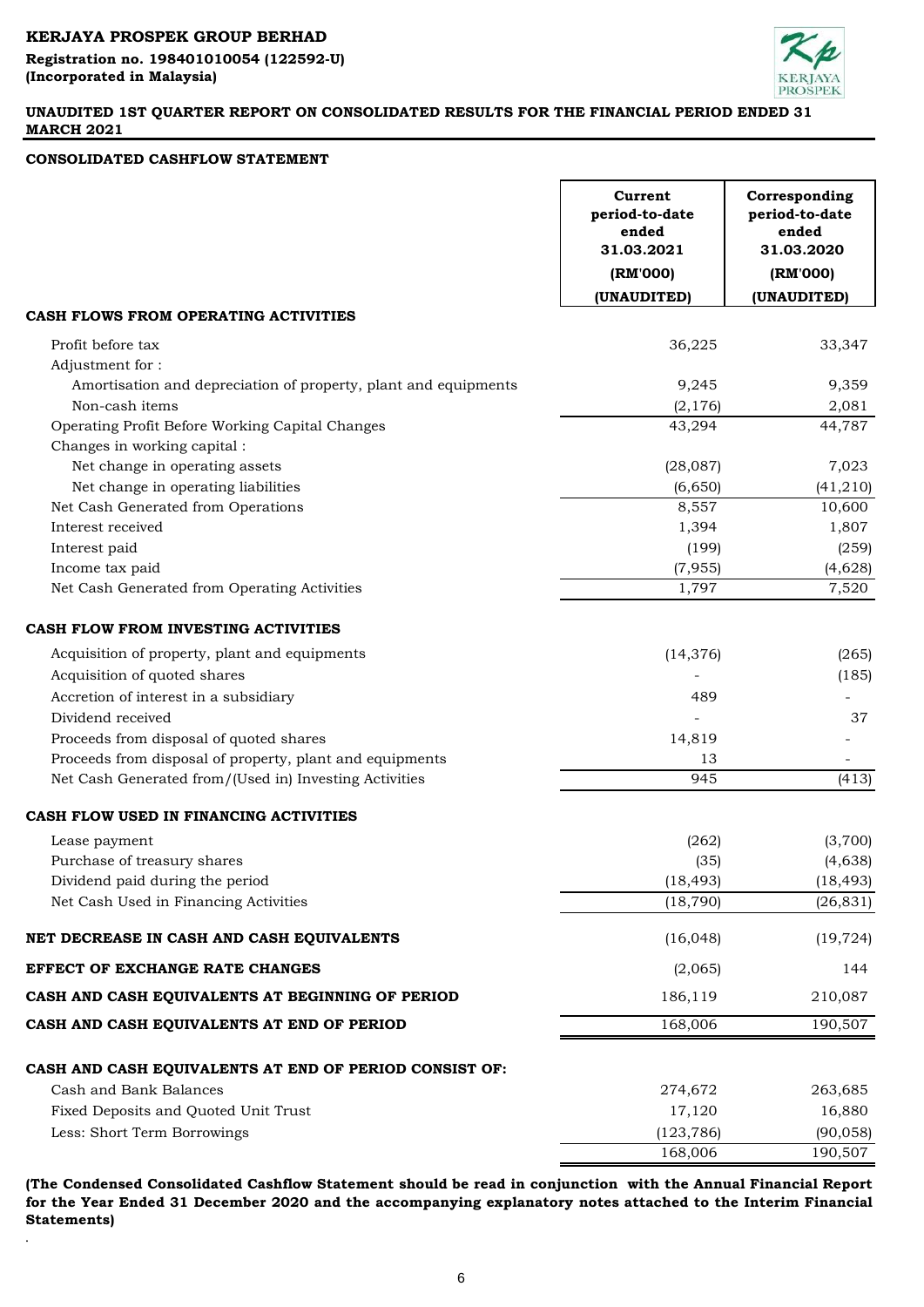

## **NOTES TO THE REPORTS**

## **EXPLANATORY NOTES PURSUANT TO MALAYSIAN FINANCIAL REPORTING STANDARD ("MFRS") 134, INTERIM FINANCIAL REPORTING**

#### **A1. Corporate Information**

Kerjaya Prospek Group Berhad is a public limited company incorporated and domiciled in Malaysia, and is listed on the Bursa Malaysia Securities Berhad. The registered office is located at No. 802, 8th Floor, Block C, Kelana Square, 17 Jalan SS7/26, 47301 Petaling Jaya, Selangor. The principal place of business is located at No.1, 2nd Floor, Bangunan One Wangsa, Jalan Wangsa Permai, Taman Wangsa Permai, 52200 Kuala Lumpur.

#### **A2. Malaysian Financial Reporting Standards ("MFRS")**

#### **A2.1 Basis of Preparations**

The interim financial reports of the Group are unaudited and have been prepared in accordance with the requirements of Malaysia Financial Reporting Standard ("MFRS") 134, Interim Financial Reporting issued by the Malaysia Accounting Standard Board ("MASB") and Paragraph 9.22 and Appendix 9B of the Main Market Listing Requirements of Bursa Malaysia Securities Berhad.

The interim financial reports should be read in conjunction with the audited financial statements of the Group for the financial year ended 31 December 2020.

#### **A2.2 Significant Accounting Policies**

The accounting policies and methods of computation adopted by the Group in this quarterly financial report are consistent with those adopted in the most recent annual audited financial statements for the year ended 31 December 2020, except for the adoption of the following new standards, amendments to the standards and interpretations effective during the current financial period:

- Amendments to MFRS 9, MFRS 139, MFRS 7, MFRS 4 and MFRS 16: Interest Rate Benchmark Reform - Phase 2

The adoption of the above standards and interpretation did not have any material effect on the financial performance or position of the Group.

The new and revised standards and amendments issued but not yet effective during the current financial period and not early adopted by the Group are as listed below:

- Amendments to MFRS 1: First-time Adoption of Malaysian Financial Reporting Standards (Annual Improvements to MFRS Standards 2018-2020) (effective for accounting periods beginning on or after 1 January 2022)
- Amendments to MFRS 3, Business Combinations - Reference to the Conceptual Framework (effective for accounting periods beginning on or after 1 January 2022)
- Amendments to MFRS 9, Financial Instruments (Annual Improvements to MFRS Standards 2018- 2020) (effective for accounting periods beginning on or after 1 January 2022)
- Amendments to MFRS 116: Property, Plant and Equipment - Proceeds before Intended Use (effective for accounting periods beginning on or after 1 January 2022)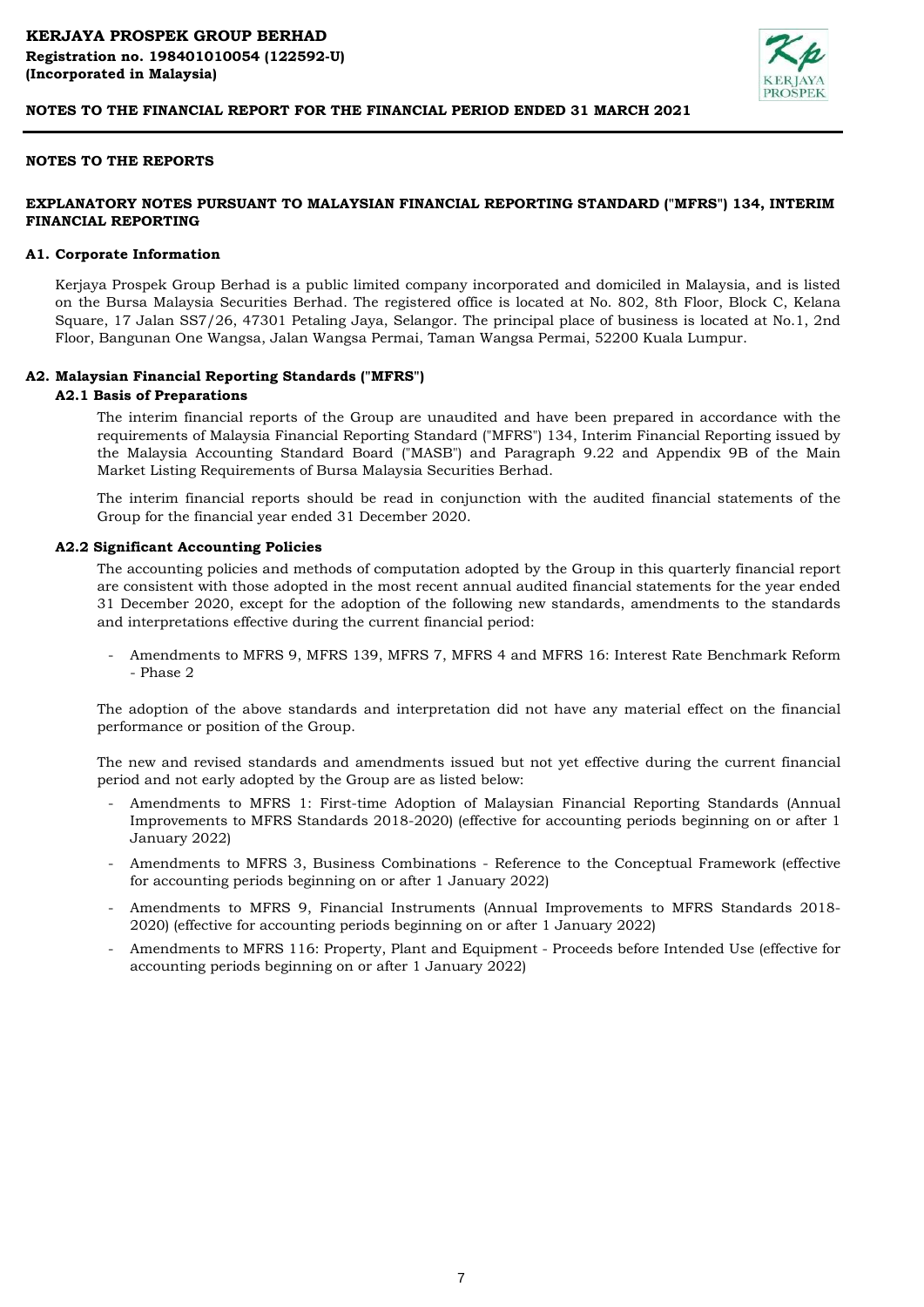

# **A2. Malaysian Financial Reporting Standards ("MFRS") (Cont'd)**

## **A2.2 Significant Accounting Policies (Cont'd)**

The new and revised standards and amendments issued but not yet effective during the current financial period and not early adopted by the Group are as listed below: (cont'd)

- Amendments to MFRS 137: Provisions, Contingent Liabilities and Contingent Assets - Onerous Contract-Cost of Fulfilling a Contract (effective for accounting periods beginning on or after 1 January 2022)
- Amendments to MFRS 101: Classification of Liabilities as Current or Non-current (effective for accounting periods beginning on or after 1 January 2023)
- MFRS 17 Insurance Contracts (effective for accounting periods beginning on or after 1 January 2023)
- Amendments to MFRS 101: Presentation of Financial Statements - Disclosure of Accounting policies (effective for accounting periods beginning on or after 1 January 2023)
- Amendments to MFRS 108: Accounting Policies, Changes in Accounting Estimates and Errors - Definition of Accounting Estimates (effective for accounting periods beginning on or after 1 January 2023)
- Amendments to MFRS 10: Consolidated Financial Statements and MFRS 128: Sale or Contribution of Assets between an Investor and its Associate or Joint Venture (deferred)

The Group is expected to apply the abovementioned pronouncements beginning from the perspective dates the pronouncements become effective. The initial application of the abovementioned pronouncements are not expected to have any material impact to financial statements of the Group.

## **A3. Audit Report**

The audited financial statements of the Group for the preceding financial year ended 31 December 2020 were not subject to any qualification.

#### **A4. Seasonal or Cyclical Factors**

The principal business operations of the Group are not significantly affected by any seasonal or cyclical factors.

#### **A5. Unusual Items**

There were no unusual items in the current quarter under review that affecting the assets, liabilities, equity, net income or cashflows of the Group.

#### **A6. Changes in Estimates**

There were no significant changes in estimates that have a material effect to the current quarter under review.

#### **A7. Debt and Equity Securities**

During the current quarter, the Company repurchased 30,000 units of its issued ordinary shares from the open market at price of RM1.17 per share. Total consideration paid was RM35,184 including transaction costs and this was financed by internal generated funds. The shares repurchased are being held as treasury shares in accordance with the requirement of section 127 of the Companies Act 2016. As at 31 March 2021, 4,596,766 units ordinary shares have been repurchased for RM5.0 million including transaction costs.

Other than the above, there were no issuance, cancellations, resale and repayment of debt and equity securities for the Group during the current quarter and financial period under review.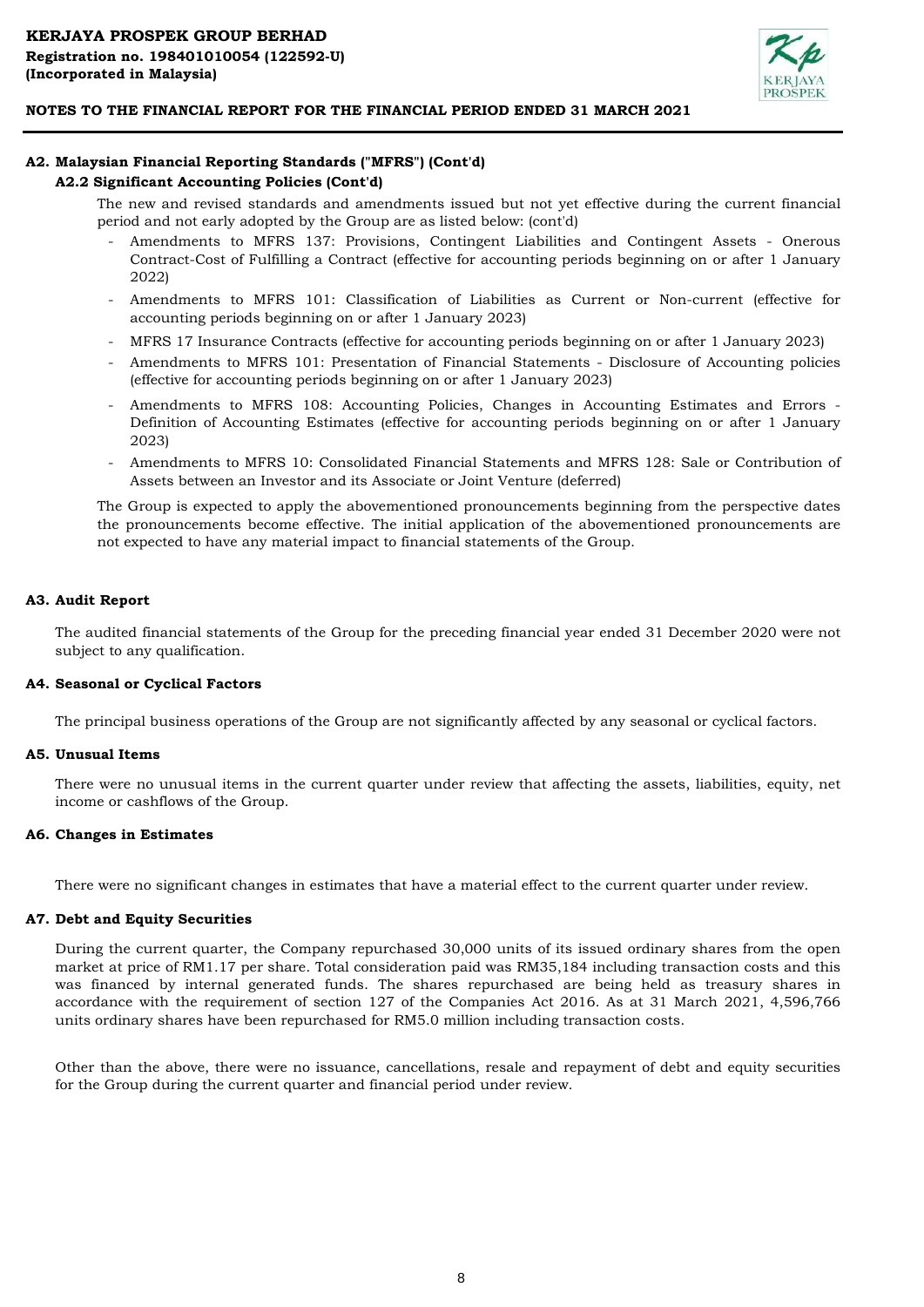

## **A8. Dividends Paid**

On 26 November 2020, the Board of Directors has approved an interim dividend of 1.5 sen per ordinary share in respect of the financial year ended 31 December 2020. The approved interim dividend represents approximately 20.45% of profit after tax for financial year ended 31 December 2020. The total amount of RM18.56 million was paid on 6 January 2021.

## **A9. Segmental Information**

## **FOR THE FINANCIAL PERIOD ENDED 31 MARCH 2021**

|                                     | (RM'000) | <b>Construction Manufacturing</b><br>(RM'000) | <b>Property</b><br>Development<br>(RM'000) | Investment<br>(RM'000)   | <b>Others</b><br>(RM'000) | Elimination<br>(RM'000) | Total<br>(RM'000) |
|-------------------------------------|----------|-----------------------------------------------|--------------------------------------------|--------------------------|---------------------------|-------------------------|-------------------|
| External Revenue                    | 266,859  | 848                                           | 966                                        |                          | ۰                         | ۰.                      | 268,673           |
| Inter Group Revenue                 | 17,321   | 319                                           | -                                          | $\overline{\phantom{a}}$ | $\overline{\phantom{a}}$  | (17, 640)               |                   |
|                                     | 284,180  | 1,167                                         | 966                                        |                          |                           | (17, 640)               | 268,673           |
| <b>RESULTS</b><br>Segmental Results | 24,473   | (80)                                          | 402                                        | 3,477                    | 70                        | (1,955)                 | 26,387            |
| <b>OTHER INFORMATION</b>            |          |                                               |                                            |                          |                           |                         |                   |
| <b>Segmental Assets</b>             | 992,401  | 52,168                                        | 134,268                                    | 701,276                  | 9,176                     | (354, 595)              | 1,534,694         |
| Segmental Liabilities               | 499,850  | 21,949                                        | 113,875                                    | 17,996                   | 37,965                    | (294, 311)              | 397,324           |

## **FOR THE FINANCIAL PERIOD ENDED 31 MARCH 2020**

|                          | (RM'000) | <b>Construction Manufacturing</b><br>(RM'000) | <b>Property</b><br>Development<br>(RM'000) | Investment<br>(RM'000) | <b>Others</b><br>(RM'000) | Elimination<br>(RM'000) | Total<br>(RM'000) |
|--------------------------|----------|-----------------------------------------------|--------------------------------------------|------------------------|---------------------------|-------------------------|-------------------|
| External Revenue         | 211,825  | 11                                            | $\overline{\phantom{a}}$                   |                        |                           | $\overline{a}$          | 211,836           |
| Inter Group Revenue      | 5,279    | 1,019                                         | $\overline{\phantom{a}}$                   |                        | -                         | (6, 298)                |                   |
|                          | 217,104  | 1,030                                         |                                            |                        |                           | (6, 298)                | 211,836           |
| <b>RESULTS</b>           |          |                                               |                                            |                        |                           |                         |                   |
| Segmental Results        | 21,489   | (9)                                           | 35                                         | 1,491                  | 172                       | (851)                   | 22,327            |
| <b>OTHER INFORMATION</b> |          |                                               |                                            |                        |                           |                         |                   |
| Segmental Assets         | 900,860  | 86,402                                        | 130,879                                    | 721,046                | 46                        | (382, 805)              | 1,456,428         |
| Segmental Liabilities    | 466,319  | 78,285                                        | 116,584                                    | 32,213                 | 4,666                     | (332, 329)              | 365,738           |

As the business of the Group is engaged entirely in Malaysia, no reporting by geographical location of operation is presented.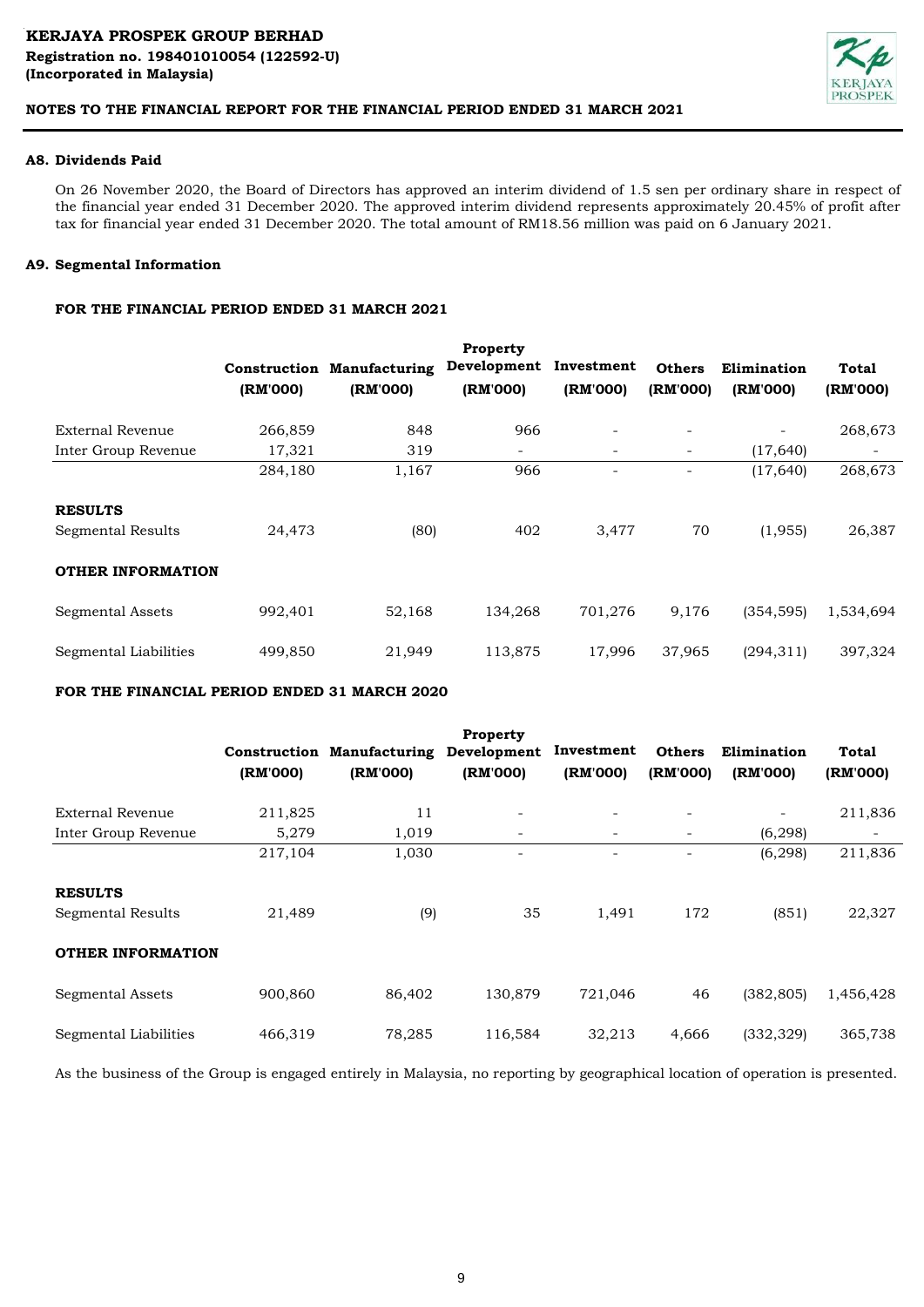

#### **A9. Segmental Information (Cont'd)**

For management purposes, the Group is organised into business units based on their products and services, and has four (4) reportable operating segments as follows:-

(i) Construction - Main building construction works, provision of contract workmanship and other related services.

(ii) Manufacturing - Manufacture, assemble, installation and sale of light fittings, furniture, kitchen cabinetry and related products.

(iii) Property Development - Development of residential and/or commercial properties.

(iv) Investment - Investment holding companies.

(v) Others - Other dormant companies.

#### **Segment performance for the financial period ended 31 March 2021 as compared to corresponding preceding period ended 31 March 2020**

#### **(i) Construction**

The construction segment has achieved a total revenue of RM284.20 million in the current financial period representing an increase of approximately 30.9% as compared to its corresponding preceding financial period of RM217.10 million. Segmental profit was recorded at RM24.50 million on current financial period compared to corresponding preceding financial period of RM21.50 million. The increased in revenue and segmental profit was mainly due to construction segment has fully resumed its works as compared to corresponding preceding financial period which was affected by the MCO implemented by Malaysia Government on 18 March 2020 in response to the Covid-19 pandemic. The construction segment is expected to continue to be the main contributor to the Group's overall turnover and profitability moving forward.

#### **(ii) Manufacturing**

The revenue on manufacturing segment has increased to RM1.17 million in the current financial period as compared to its corresponding preceding financial period of RM1.03 million. This segment has reported a segmental loss of RM0.08 million as compared to RM9 thousand reported in the corresponding preceding period. The manufacturing segment complements the Group's construction business.

#### **(iii) Property Development**

The property development division contribute a total revenue of RM0.97 million in the current financial period as compared to its corresponding financial period. This segment has reported a segmental profit of RM0.40 million as compared to a profit of RM0.04 million reported in the corresponding preceding period.

#### **(iv) Investment**

The Investment division shows a segmental profit of RM3.48 million in the current financial period as compared to its corresponding financial period of RM1.50 million. The increased of RM1.98 million as compared to corresponding preceding financial period mainly due to gain on disposal of foreign quoted shares which amounted to RM1.16 million.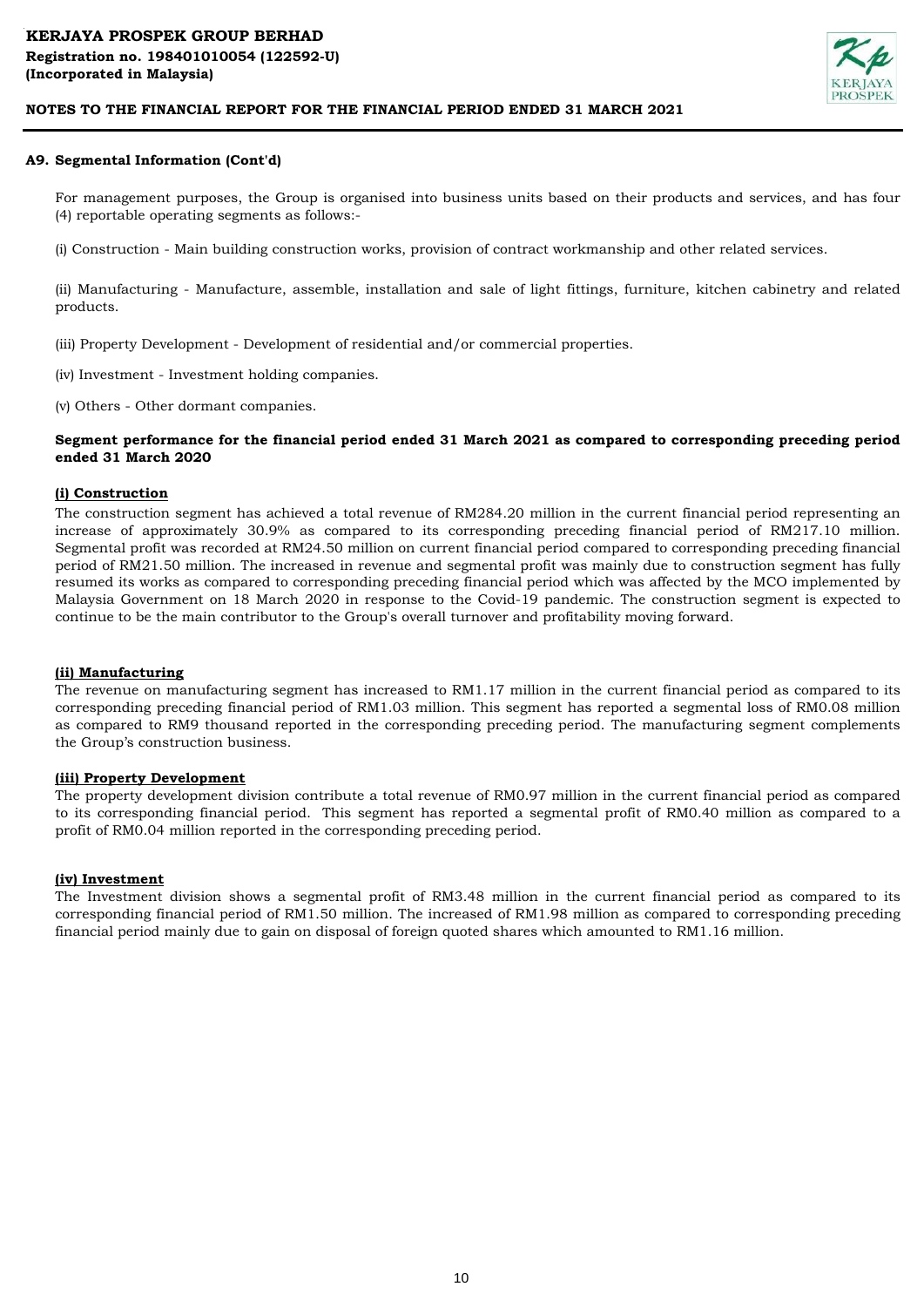

#### **A10. Profit Before Tax**

|                                                               | Individual     | Cumulative     |  |
|---------------------------------------------------------------|----------------|----------------|--|
|                                                               | <b>Quarter</b> | <b>Ouarter</b> |  |
|                                                               | 31.03.2021     | 31.03.2021     |  |
|                                                               | (RM'000)       | (RM'000)       |  |
| Interest income                                               | (1, 394)       | (1, 394)       |  |
| Fair value gain arising from financial assets and liabilities | (1,046)        | (1,046)        |  |
| Fair value loss arising from investment in quoted shares      | 2,421          | 2,421          |  |
| Allowance for ECL (MFRS 9)                                    | 1,142          | 1,142          |  |
| Amortisation and depreciation of property, plant and          |                |                |  |
| equipment                                                     | 9.245          | 9,245          |  |
| Interest expenses                                             | 199            | 199            |  |

#### **A11. Subsequent Events**

There were no material events subsequent to the balance sheet date up to the date of this report to be disclosed in the financial statements for the current financial period.

## **A12. Changes in Composition of the Group**

There was no change in the composition of the Group for the current quarter and financial period under review.

## **A13. Changes in Contingent Liabilities and Contingent Assets**

(a) Contingent Liabilities

|                                                                                                                                                        | 31.03.2021<br>(RM'000) |
|--------------------------------------------------------------------------------------------------------------------------------------------------------|------------------------|
| Corporate guarantee given to banks for facilities granted to subsidiaries<br>Corporate guarantee given to third parties for the benefit of the Group's | 335,989                |
| subsidiaries                                                                                                                                           | 171.458                |
|                                                                                                                                                        | 507,447                |
|                                                                                                                                                        |                        |

(b) Contingent Assets

As at the date of this report, there were no contingent assets.

#### **A14. Capital Commitments**

As at the date of this report, the Group has no material capital commitments.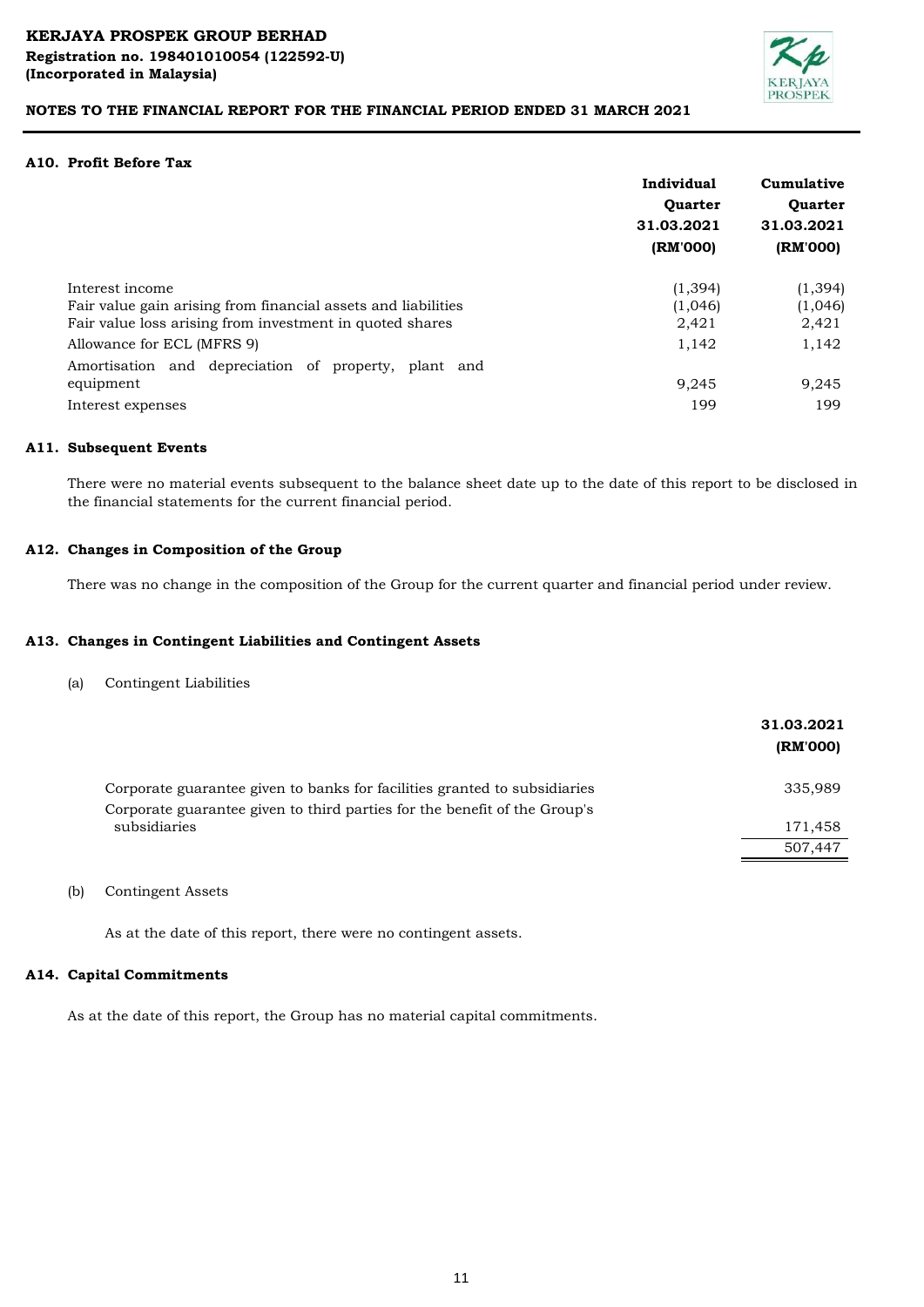

# **ADDITIONAL INFORMATION REQUIRED BY THE LISTING REQUIREMENTS OF BURSA SECURITIES**

#### **B1. Review of Performance**

For the current financial quarter under review, the Group posted a revenue of RM268.67 million as compared to its corresponding preceding year financial quarter of RM211.84 million. The Profit After Tax in the current quarter of RM26.38 million, representing an increase of RM4.04 million from its corresponding preceding year financial quarter of RM22.34 million.

Overall, the increase in revenue was mainly due to the Group has fully resumed its construction projects as compared to corresponding preceding financial period which was affected by the MCO implemented by Malaysia Government on 18 March 2020 in response to the Covid-19 pandemic. On property development segment, the Vista Residence project at Genting Permai was completed in year 2019 and there are no projects under development for financial quarter under review. Therefore, the property development segment has minimum contribution to the Group's results.

For the financial quarter under review, the increase in profit for investment segment was mainly due to gain on disposal of foreign quoted shares which amounted to RM1.16 million.

#### **B2. Change in Results of Current Quarter Compared to Preceding Quarter**

|                                              |                                    | Immediate      |          |
|----------------------------------------------|------------------------------------|----------------|----------|
|                                              | Current                            | Preceding      |          |
|                                              | <b>Ouarter ended Ouarter ended</b> |                |          |
|                                              | 31.03.2021                         | <b>Changes</b> |          |
|                                              | (RM'000)                           | (RM'000)       | (%)      |
| Revenue                                      | 268,673                            | 248,854        | $8.0\%$  |
| Operating Profit                             | 36,436                             | 38,427         | $-5.2\%$ |
| Profit Before Tax                            | 36,225                             | 38,229         | $-5.2\%$ |
| Profit After Tax                             | 26,379                             | 27,996         | $-5.8\%$ |
| Profit Attributable to Owners of the Company | 26,387                             | 27,983         | $-5.7\%$ |

For the current quarter, the Group recorded a revenue and profit after tax of RM268.67 million and RM26.38 million respectively as compared to RM248.85 million and RM28.00 million respectively in its immediate preceding quarter. The increase in revenue for current quarter was mainly due to the Group has fully resumed its construction projects as compared to immediate preceding quarter where work stopage occurred at two construction sites due to the covid-19 infection amongst the workers.

#### **B3. Current Year Prospects**

In 2021, the economy growth of both global and domestic will continues to be uncertain. The Group will continue to monitor and implement appropriate business strategies in a timely manner to address the risk this pandemic may have on the Group's operations and financial performance. Nevertheless, the Group is supported by an outstanding order book of RM3.4 billion for construction contracts as at 31 March 2021.

Moving forward, the Group aims to focus on the construction segment to be the main revenue driver of the Group.

Notwithstanding the Group's objective to expand its core business in construction, it will still maintain the manufacturing segment to complement its core business.

On the property development segment, the Group is planning to launch two new development projects in the second half of 2021.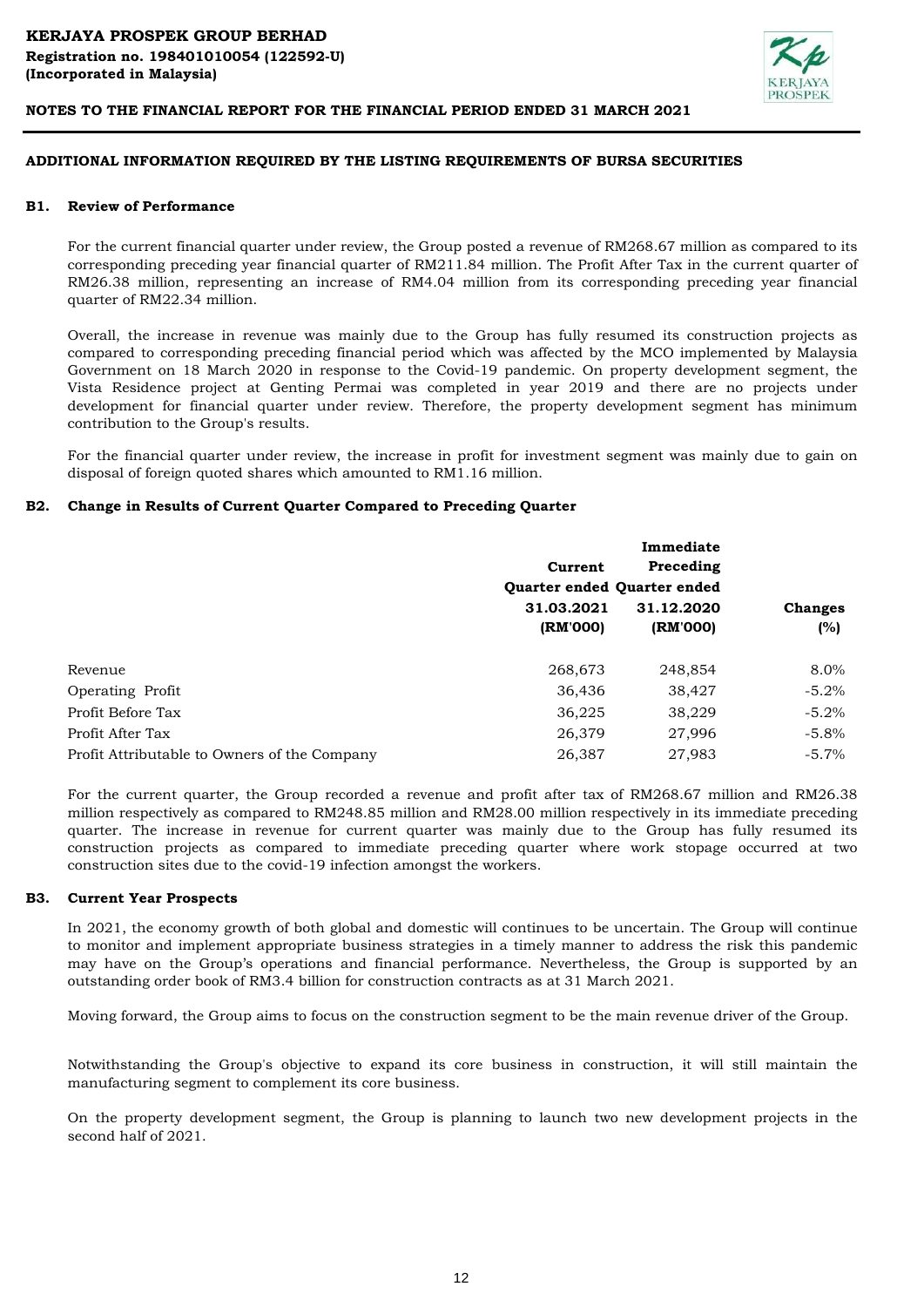

#### **B4. Profit Forecast**

There were no profit forecast prepared or profit guarantee made by the Group.

#### **B5. Taxation**

|                                | Individual<br>Quarter<br>31.03.2021<br>(RM'000) | Cumulative<br>Quarter<br>31.03.2021<br>(RM'000) |  |
|--------------------------------|-------------------------------------------------|-------------------------------------------------|--|
| Malaysia income tax            |                                                 |                                                 |  |
| - current year                 | 9,169                                           | 9,169                                           |  |
| - under provided in prior year | 1,003                                           | 1,003                                           |  |
|                                | 10,172                                          | 10,172                                          |  |
| Deferred tax                   |                                                 |                                                 |  |
| - current year                 | (326)                                           | (326)                                           |  |
|                                | 9,846                                           | 9,846                                           |  |

Effective tax rates for the current quarter ended 31 March 2021 is higher than statutory tax rate of 24% mainly due to inclusion of certain non-deductible expenses in the income statement.

#### **B6 Group Borrowings and Debt Securities**

Details of the group borrowings as at 31 March 2021 were as follows:

|                                             | 31.03.2021<br>(RM'000) |
|---------------------------------------------|------------------------|
| Short term borrowings - Unsecured           |                        |
| (i) Cashline facilities (denominated in RM) | 123,786                |
| Statue of Cornorate Pronosals               |                        |

#### **B7. Status of Corporate Proposals**

There were no corporate proposals announced but not completed as at the date of this report.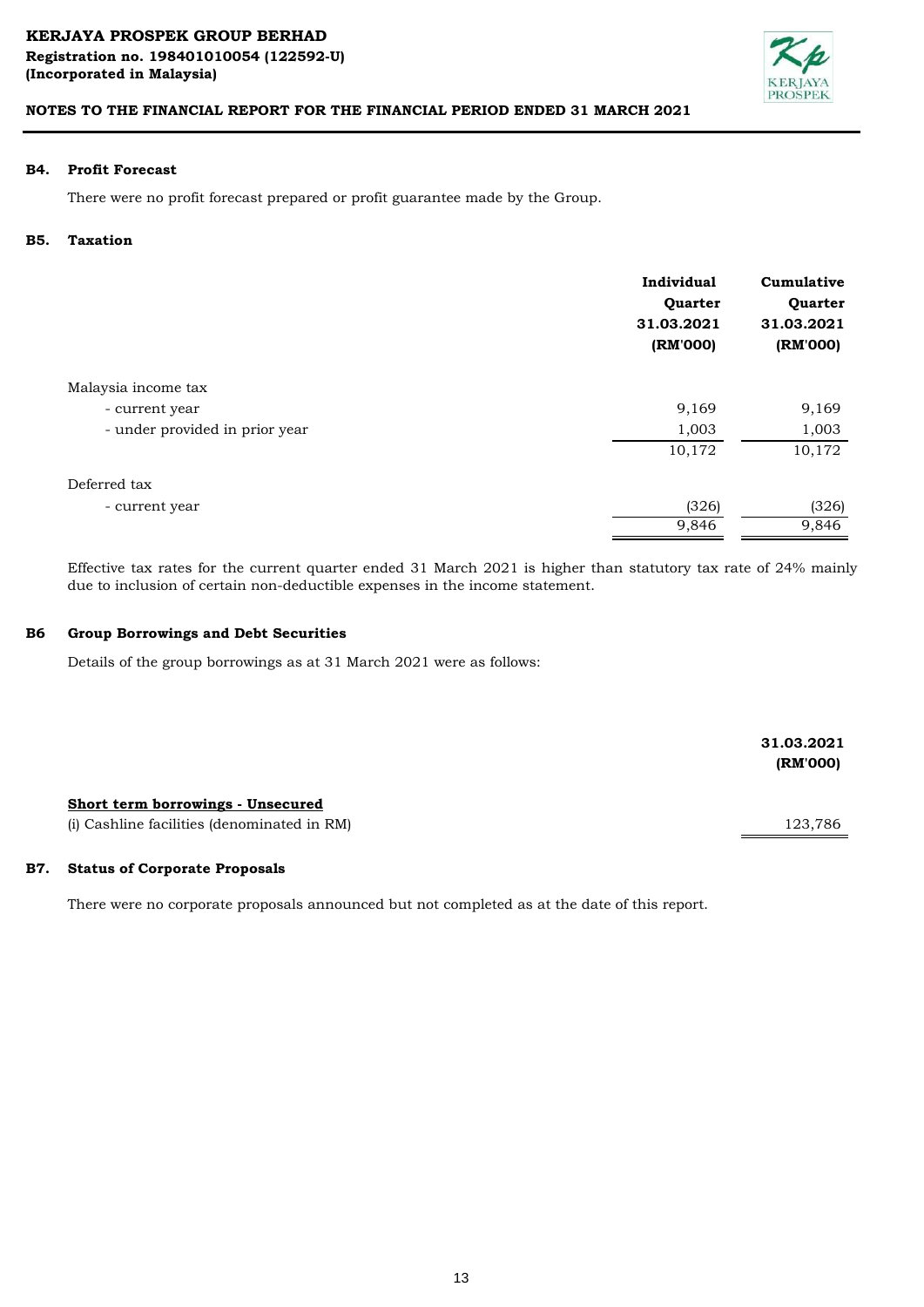

## **B8. Changes in Material Litigation**

There was no material litigation against the Group as at the reporting date save and except for the Group has made announcements on 11 September 2020 and most recent on 21 September 2020 as follows:

- (a) On 11 September 2020, the Group announced that its wholly owned subsidiary, Kerjaya Prospek (M) Sdn. Bhd. ("KPM"), had received a letter dated 10 September 2020 from Messrs. Wong & Partners, the solicitors acting for Pembinaan Yeng Tong Sdn. Bhd. ("Plaintiff"), accompanied by Writ of Summons dated 7 September 2020 and Statement of Claim dated 7 September 2020 issued by the Kuala Lumpur High Court demanding inter-alia, payment of works done, expenses and loss and damages totalling RM35,861,133.95.
- (b) On 21 September 2020, the court has directed the Company to enter appearance on or before 24 September and further Case Management was held on 29 September 2020.

Parties have fully complied with all the subsequent Court's directions since the case management held on 29 September 2020. On 5 May 2021, the Court has given its direction to proceed with full Trial as parties were unable to agree to arbitrate this matter pursuant to section 24A of the Arbitration Act 2005. The Trial dates are 22-26 November 2021, 29-30 November 2021 and 1-3 December 2021.

#### **B9. Dividend**

Total dividend for the financial year ending 31 December 2021 and financial year ended 31 December 2020 are summarised as follow:

|                            | <b>Net Per Share</b> | <b>Net Per Share</b> |  |
|----------------------------|----------------------|----------------------|--|
|                            | <b>FY2021</b>        | <b>FY2020</b>        |  |
| Interim Dividend           |                      |                      |  |
| Single-tier dividend (Sen) | ***                  | $1.5*$               |  |
| Final Dividend             |                      |                      |  |
| Single-tier dividend (Sen) | ***                  | $1.5***$             |  |

\* The Board of Directors has approved an interim dividend of 1.5 sen per ordinary share in respect of the financial year ended 31 December 2020. The approved interim dividend payable represents approximately 20.5% of profit after tax for financial year ended 31 December 2020.

The total amount of RM18.56 million was paid on 6 January 2021.

\*\* On 19 April 2021, the Board of Directors proposed a single-tier final dividend of 1.5 sen per ordinary share in respect of the financial year ended 31 December 2020. It is to be tabled at the forthcoming AGM on 27 May 2021 for approval.

The entitlement date and payment date will be on 21 June 2021 and 7 July 2021 respectively.

\*\*\*\* Not applicable for the current quarter under review.

#### **B10. Derivatives and Fair Value Changes of Financial Liabilities**

- (a) There were no derivaties as at the current quarter under review.
- (b) The net fair value changes arising from discounting future retention sum receivables and retention sum payables to present value for the current quarter under review has been accounted accordingly. The net fair value loss for the financial period amounted to approximately RM1.38 million.